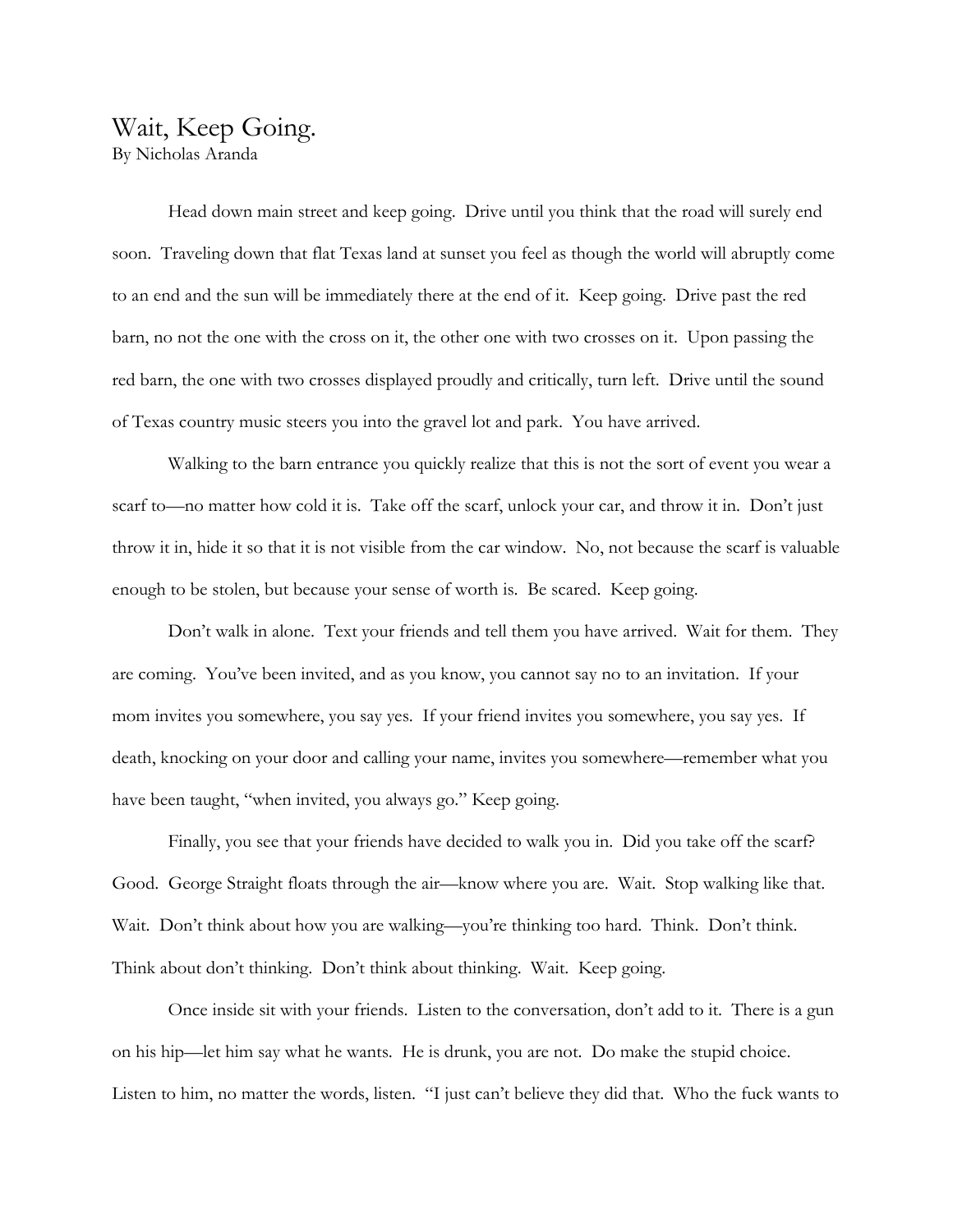see a couple of faggots get married? You know, it's just wrong. They know it's wrong too." The other table denizens mutter in agreement and nod. Nod, mutter in agreement. Listen to him, "The only thing they're good for is to place a fucking bullet through their skulls." Don't flinch as he slams his pint down on the table. Nod, mutter in agreement.

It is time for you to leave. Make up an excuse. You were invited, you came. Now, you leave. Keep going.

*"All reaction is inspired by and dependent on what it is reacting to."* 

#### *(Gloria Anzaldúa, Chicana Scholar and Queer Theorist)*

It's time, sweat droplets forming on the palm of my hand condense together—my thoughts condense together. My first debate tournament of the college season is here. I'm nervous, my scholarship is renewed yearly. The topic is released. The projector flashes on and my eyes are projected forward to the white screen overhead. Overhead, characters take meaning: "This House believes that the historically oppressed groups have area for rage against historically privileged groups." A collective groan rises from the crowd, one note of relief and inspiration pierces the cacophony and forms a melody. I get assigned as first speaker. I stare into the collective eye of the crowd and scream, "The ontology of the queer body is, historically, inherently stuck in a static status! . . ." I won.

*"I never understood photo albums, I store my childhood memories in the texture of the carpet, the smell of biscuits, and the sound of night passing trains."* 

*(\*\*Authors Name\*\*, aspiring scholar)*

The waiter is coming, you can wait. Be excited, you don't get to go out to eat often, your birthday marks special occasion—they tell you five is a big number. Your brother says he can count to 10, that's a bigger number. The waiter is here, "May I have a color sheet?" Accept the white sheet from her cigarette charred fingers and color. You only get three crayons. Wait. The paper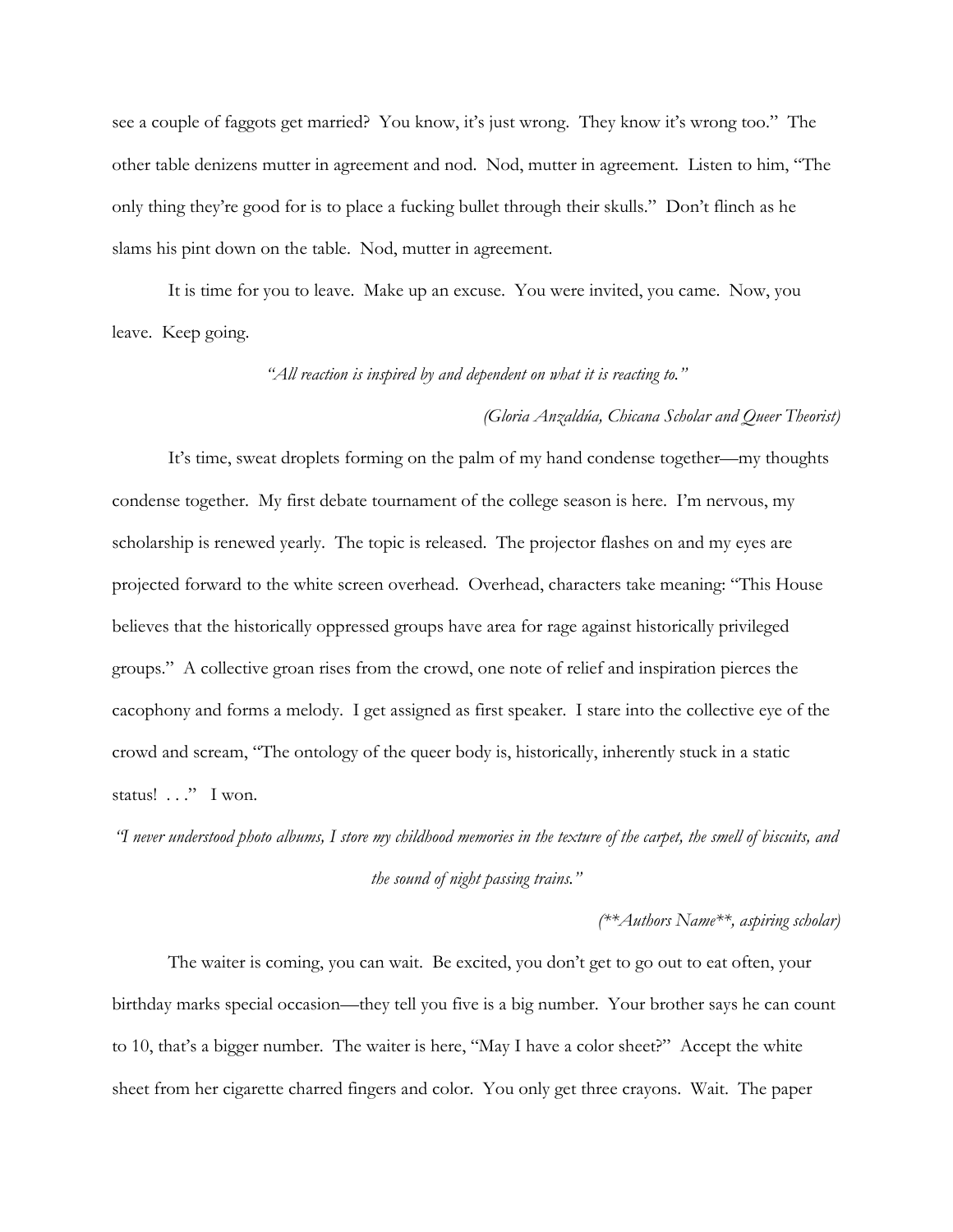color sheet is a paint by the numbers, there are 15 numbers, that is an even bigger number. You have three crayons. Keep going.

*"The worst type of quote is the one that is incomple . . ."*

*(\*\*Author's Name\*\*, stressing student)*

I feel incomplete. There are so many parts of me that long to be filled in and brought to life, I have so little done so far. I have dreams of going places and doing more things than I probably will ever have time for. I want to travel to every corner of the map. I have a map on my desk, after I go somewhere, I color it in. I have so little time. I want to write and be published, I want to teach and be taught. I want to read and be read. I want to see and be seen. I have so little time. I try to cry and I realize I don't have time to cry. This semester, I learned that Jean-Paul Sartre argues, "man makes himself . . . we cannot judge a painting until it is finished . . . we create ourselves and we will never be complete" (46). Last week I submitted a paper to the Mudd Journal of Ethics for submission for a conference. Like Woolf says, "[I] have encouraged myself to write by supposing that what  $\Pi$  write will never be published" (58). They tell me I am doing so much, they're paid to say that. I feel incomplete. Am I supposed to feel incomplete? Time is my enemy. I was taught to love my enemies. I don't like to wait. I have to keep going.

# *"I want to do everything, that is my problem."*

## *(Joshua Bell, World Renowned Violinist)*

The subway is coming. Get ready. Remember, your dad said that big cities are a dangerous place—remember where you are. Get on the subway—sit down and act like you know what you are doing. Do you see him? The man across the aisle? His arms are covered in scars. Maybe his thighs are too. Wait. Don't stare at him. Do you see him? Smile at him. He smiles back. Good, keep going.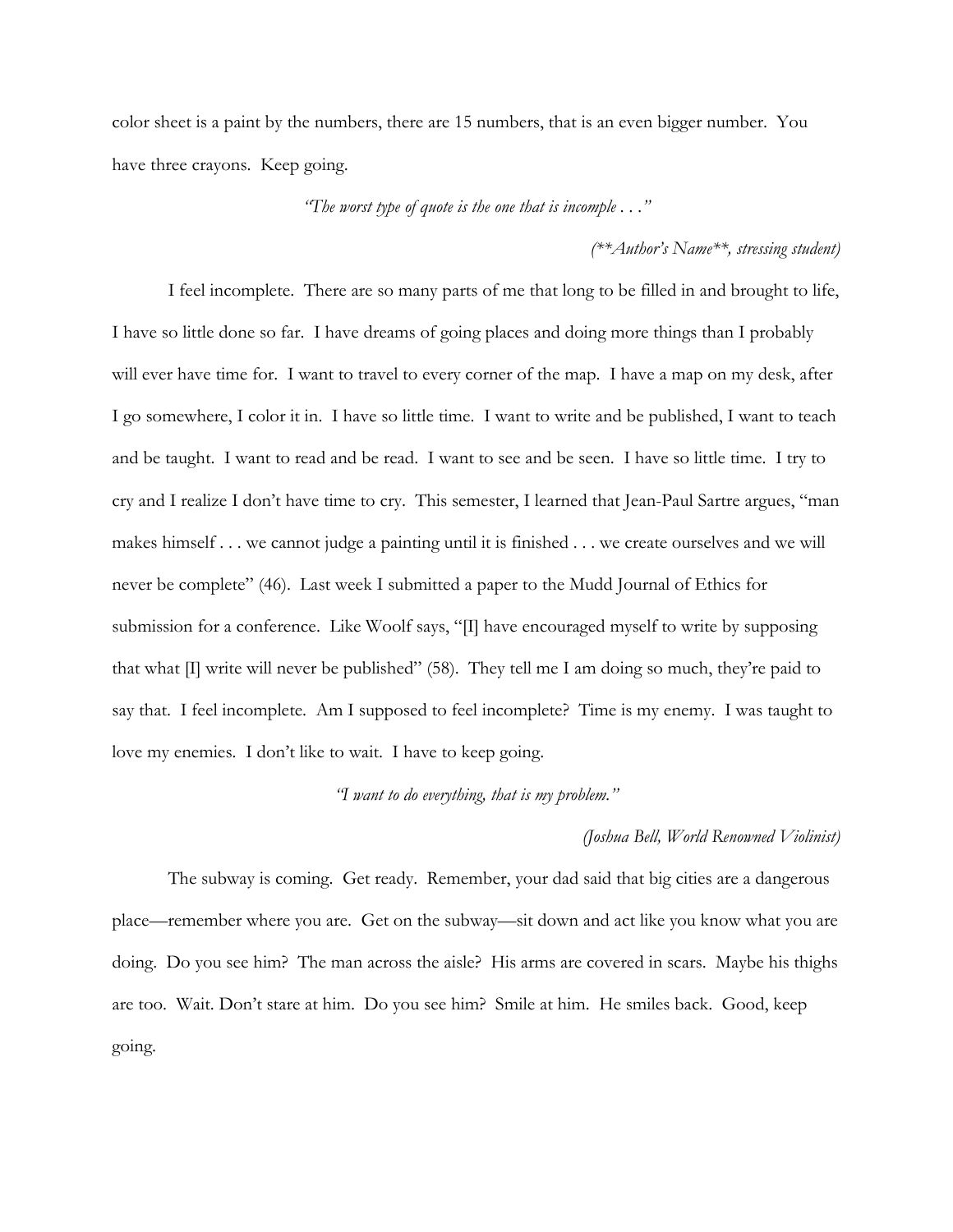*"Their eyes met, and in an instant, with an inexplicable, only half conscious rush of emotion, they were in perfect communion."* 

*(F. Scott Fitzgerald, Husband of Writer Ella Fitzgerald)*

My mom is obsessed with keeping a clean house. We all have chores. One of mine when I was ten was to clean the mirror. I couldn't reach the top so my older brother would bring me a stool. I like cleaning the mirror. I look into it and I am sort of grossed out with the mess and the smears. Wiping the residue away, I see myself. It's cool every time. When I cover the mirror with the glass cleaner, the reflection becomes obstructed. I leave the glass cleaner on for a while so that the foam can eat away at the residue well enough to produce a clean image. I leave it on long enough to forget what's underneath. I'm shocked to see myself every time. I smile, I see myself smile back. There is more to clean, I keep going.

*"I have a lot to clean up in life, I can't see myself yet and I want to."* 

## *(\*\*Author's Name\*\*, developing humanist)*

A boy hurt you once, he hurt you and you were not allowed to talk about it. A boy hurt you but boys do not get hurt—especially not by other boys, not boys like him anyways. You hurt inside. He kissed your lips and then used those lips to tell you that faggots burn in hell. You believed him. She found you. At first, you didn't want to burn in hell so you gave her a shot. You fell in love. You still don't understand it. It's ok, you don't have to. She kissed your lips and then used those lips to tell you that faggots burn in hell. Wait. You love her. A girl hurt you once, and you were not allowed to talk about it. A girl hurt you but boys do not get hurt—especially not by girls. Keep going.

*"Do I contradict myself, very well then, I contradict myself. I am large, I contain multitudes."* 

*(Walt Whitman, My Hero)*